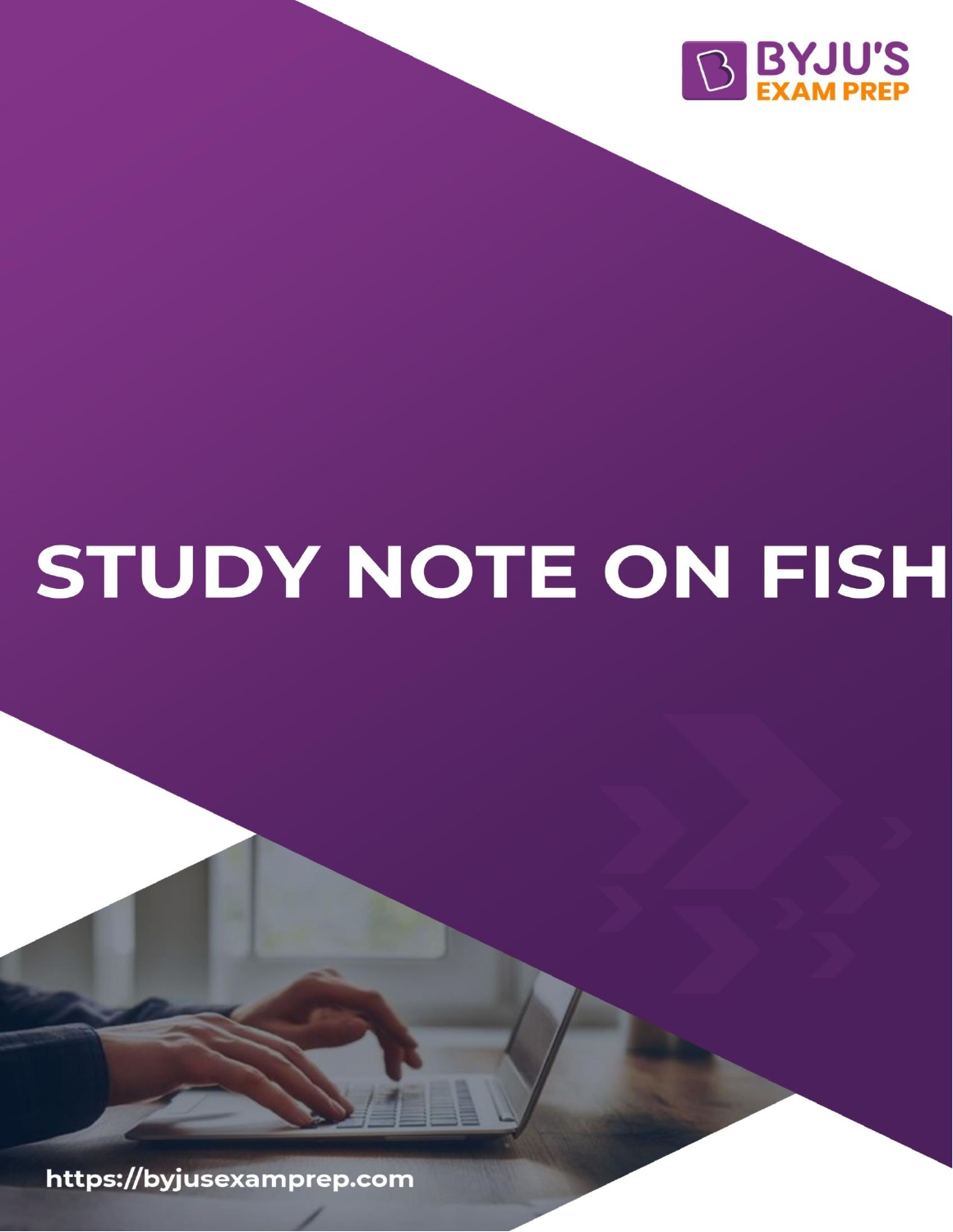

## **FISH**

- Fluorescence in situ hybridization (FISH) is a kind of cytogenetic technique
- Uses fluorescent probes
- Fluorescence microscopy can be used to find out to visualize and map the geneticmaterial in an individual cell, including specific genes or portions of genes.
- It is an important tool for understanding a variety of chromosomal abnormalitiesand other genetic mutations.



#### **Steps**

- Make a probe complementary to the known sequence. When making the probe,label it with a fluorescent marker, e.g. fluorescein, by incorporating nucleotidesthat have the marker attached to them.
- Put the chromosomes on a microscope slide and denature them.
- Denature the DNA and add it to the microscope slide, allowing the probe hybridizeto its complementary site.
- Wash off the excess probe and observe the chromosomes under a fluorescentmicroscope. The probe will show as one or more fluorescent signals in the microscope, dependon how many sites it can hybridize to

**Eg: of cancer patient cytogenetic data: Del(20q), del(12p), del(11q)**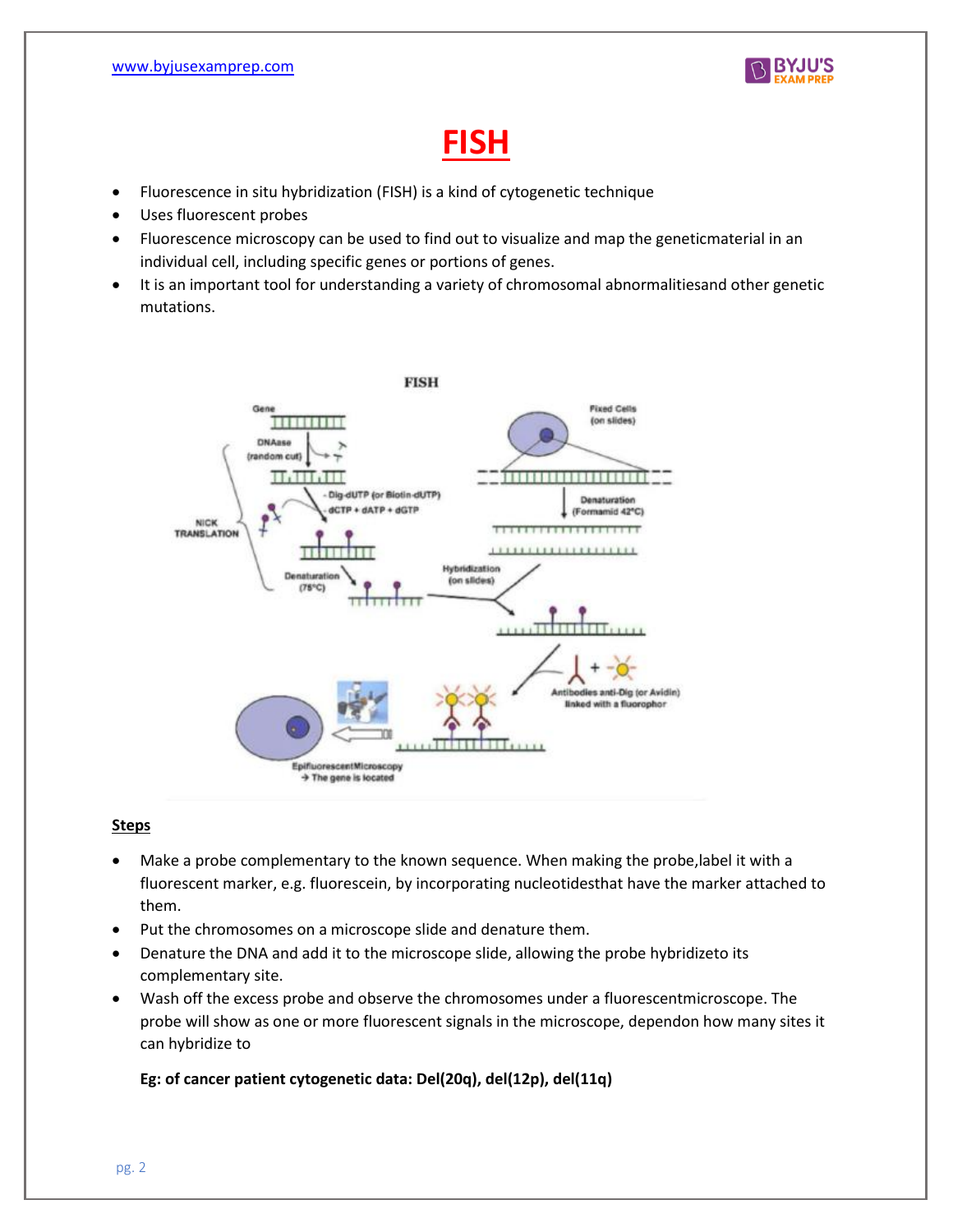

#### **Types of Probes Used in FISH Technique:**

**1. Locus specific probes** bind to a particular region of a chromosome. This type ofprobe is useful when researchers have isolated a small portion of a gene andwant to determine on which chromosome the gene is located

**2. Alphoid or centromerie repeat probes** are generated from repetitive sequencesfound in the middle of each chromosome.

Researehers use these probes to determine whether an individual has the correctnumber of chromosomes.

These probes can also be used in combination with "locus specific probes" to determinewhether an individual is missing genetic material from a particular chromosome.

**3. Whole chromosome probes** are actually collections of smaller probes, each of which binds to a differentsequence along the length of a given chromosome. Using multiple probes labeled with a mixture of differentfluorescent dyes, scientists are able to label each chromosome in its own unique color.The resulting full-color map of the chromosome is known as a spectral karyotype.Whole chromosome probes are particularly useful for examining chromosomalabnormalities,for example, when a piece of one chromosome is attached to the end of anotherchromosome.